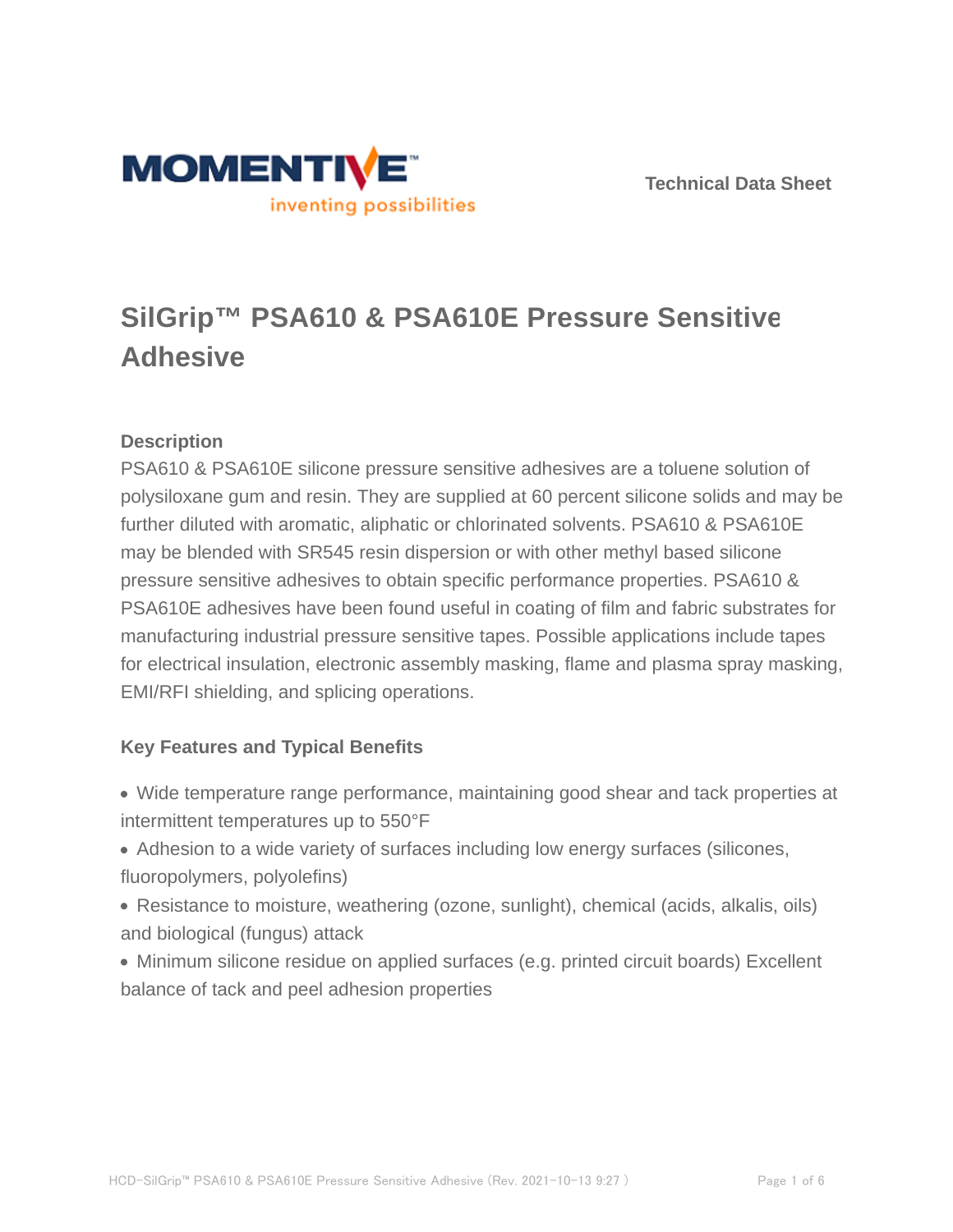# **Typical Physical Properties**

|                                       | <b>PSA610</b>  | <b>PSA610E</b> |
|---------------------------------------|----------------|----------------|
| <b>Property</b>                       | <b>Value</b>   |                |
| Silicone Solids, %                    | 59             | 61             |
| Viscosity $@$ 25 $°$ (77 $°$ F), cps  | 95,000         | 106,000        |
| (Brookfield RVF, #6 Spindle, 10rpm)   |                |                |
| Color                                 | Gardner        | Gardner        |
| Flash Point (ASTM D93) (PMCC), °C(°F) | 4(40)          | 4(40)          |
| Solvent                               | <b>Toluene</b> | <b>Toluene</b> |

### **Typical cured adhesive properties**

|                           | <b>PSA610</b> | <b>PSA610E</b> |
|---------------------------|---------------|----------------|
| <b>Property</b>           | Value         |                |
| Peel Adhesion(1), oz/inch | 39            | 39             |
| $Tack(2)$ , g/cm2         | 820           | 820            |

(1) 2 mil dry adhesive thickness, 1mil polyester film, 1.5% benzoyl peroxide(3), curing cycle: 10 minutes air dry, 90 seconds at 177oC, stainless steel, 12 inches/minute, 180oangle

(2) Polyken Tack Tester, 100g weight, 0.5 sec dwell time, 0.5 cm/sec draw speed, 2 mil dry adhesive thickness, 1mil polyester film, 1.5% benzoyl peroxide(3), curing cycle: 10minutes air dry, 90 seconds at 177oC

(3) Luperoxâ A98 from Elf Atochem North America, Inc.

The properties of a cured silicone adhesive are affected by several factors such as type and amount of catalyst, cure cycle, adhesive thickness and backing type and thickness. Higher benzoyl peroxide catalyst concentration will increase cohesive strength of the adhesive and improve shear strength, but it will reduce its adhesive strength resulting in lower tack and peel values.

# **Processing Recommendations Application**

PSA610 & PSA610E silicone adhesive is supplied at a viscosity suitable for conventional tape coating equipment. If necessary, it may be thinned with toluene,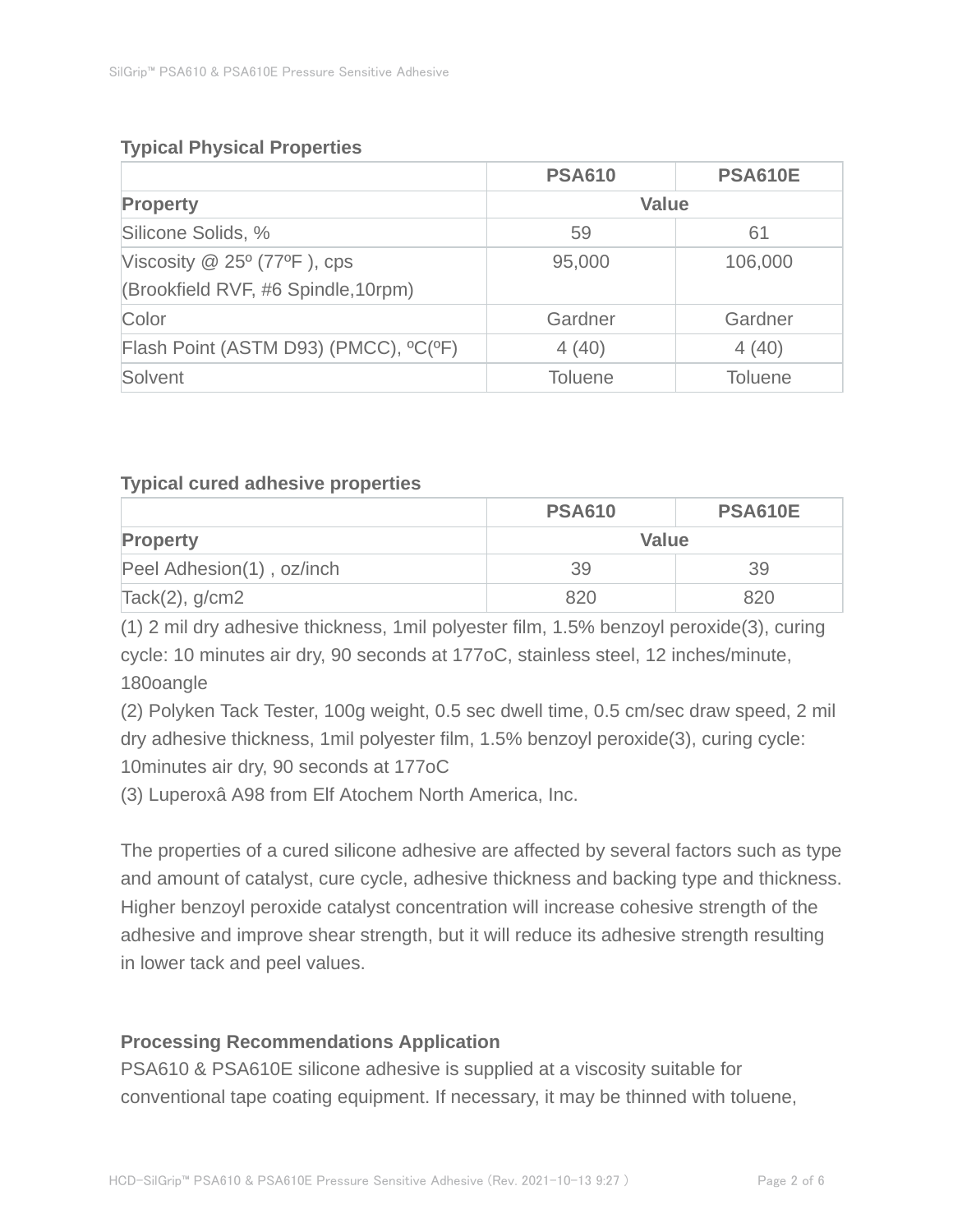xylene or other compatible solvents. After the adhesive is applied to the backing, it is exposed to a twostep process: solvent removal and curing.

#### **Solvent Removal**

To achieve optimum adhesive properties, it is essential to optimize the drying step of the process in order to ensure that the solvent is removed from the adhesive film before the curing step of the process starts. Improper drying will result in residual solvent entrapment within the adhesive. If the adhesive is then exposed to temperatures higher than 93.5°C (200°F), the decomposing peroxide catalyst may cause a crosslinking reaction between solvent and adhesive through methyl groups on siloxane chains and on solvent molecules and adversely affect the properties of the adhesive. Typical temperature range for the drying step of the process is between 83°C (180°F) to 90°C (194°F). A typical drying cycle is 2 minutes at 90°C (194°F).

### **Curing Process**

Once the solvent is removed from the adhesive film, the peroxide cure should be initiated by exposure to heat. A typical curing cycle is 2 minutes at 165°C (329°F). Longer exposure time and higher temperature, up to 204°C (400°F), can be used without adverse effects. The exact conditions required to achieve a complete cure will depend on oven length and efficiency, peroxide type and type of substrate used, and should be established during experimental trials on the machine.

### **Catalysts**

High purity, 98% benzoyl peroxide (3) in the quantity of 1 to 3% based on silicone solids, has been found to give the most consistent results in curing of silicone pressure sensitive adhesives. In applications requiring low temperature cure, 2,4-dichlorobenzoyl peroxide, which is activated at 132°C (270°F), can be used. It should be noted that 2,4 dichlorobenzoyl peroxide may generate polychlorinatedbiphenyls (PCBs) during the curing process. Please refer to Code of Federal Regulations, title 40, part 761 regarding incidental PCB byproducts if 2,4- dichlorobenzoyl peroxide is utilized.

The peroxide should be dispersed in solvent before it is mixed with the adhesive. Thorough mixing of the peroxide and adhesive to achieve homogeneous dispersion is essential for consistency of finished products.

(3) Available from: Elf Atochem North America, Inc.,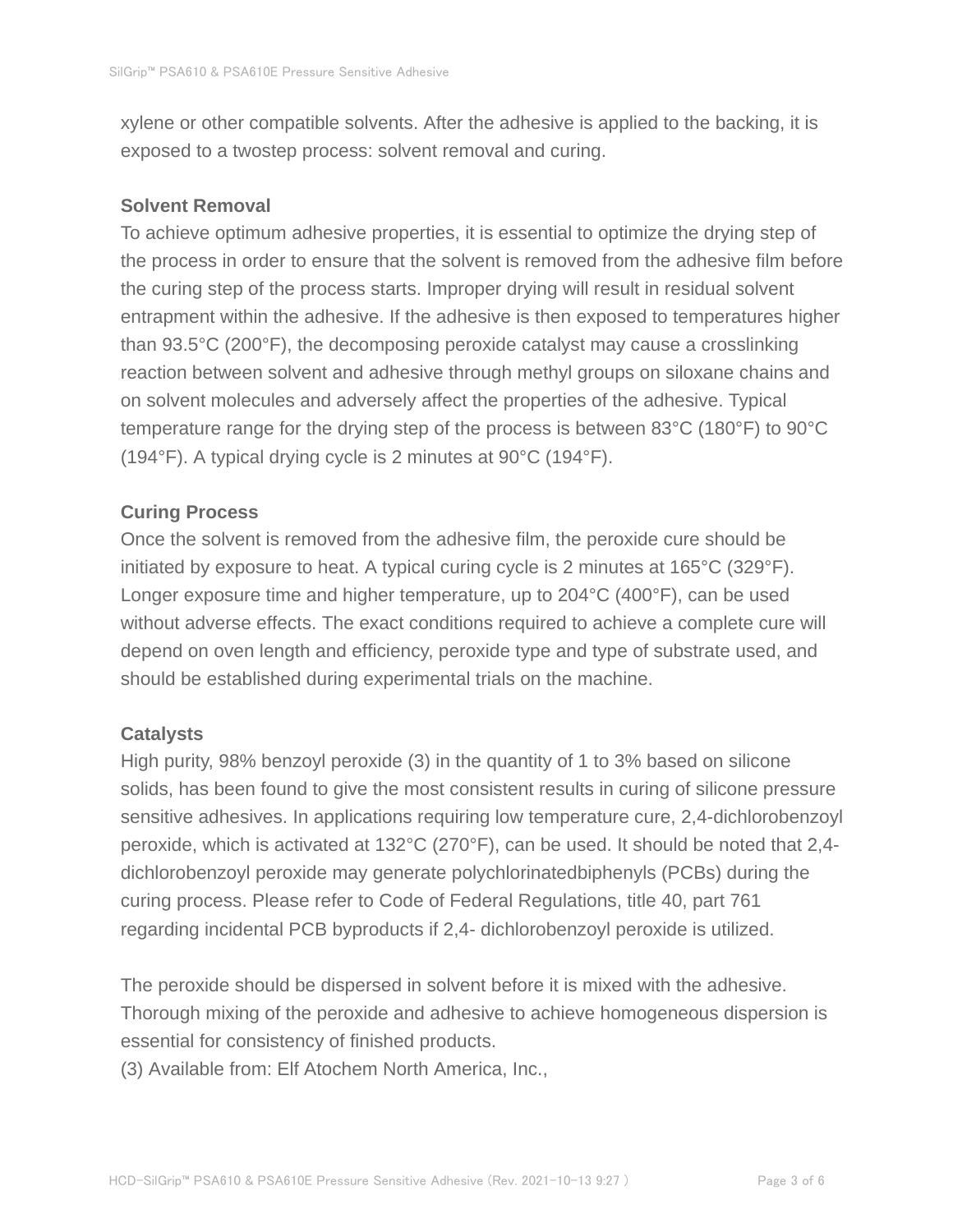# **Priming**

In certain applications, the anchorage of the adhesive to the backing may be insufficient and the coating of a primer prior to the adhesive coating may be required. A typical formulation for a primer may be found in Table1 below. The formulation may need to be adjusted depending on required bath life, coating equipment and backing material. The primer may be coated by direct gravure, wire wound rod or other coating technique suitable for solvent based coatings, and must be cured prior to adhesive application. The curing conditions will depend on equipment capabilities, substrate type and formulation used and should be established during experimental trials on the machine.

| <b>Component</b> | <b>Parts by Weight</b> |
|------------------|------------------------|
| <b>SS4191A</b>   | 13.30                  |
| <b>SS4191B</b>   | 0.16                   |
| <b>SS4192c</b>   | 0.50                   |
| SS4259c          | 0.30                   |
| Solvent (5)      | 85.74                  |

### **Table1. Typical Primer (4) Formulation**

(4) Refer to document #CDS4994, SS4191 Silcone Release Coating System, for more information

(5) Typical solvents: toluene, heptane, toluene/heptane mixtures

# **Patent Status**

Nothing contained herein shall be construed to imply the nonexistence of any relevant patents or to constitute the permission, inducement or recommendation to practice any invention covered by any patent, without authority from the owner of the patent.

# **Product Safety, Handling and Storage**

Customers should review the latest Safety Data Sheet (SDS) and label for product safety information, safe handling instructions, personal protective equipment if necessary, emergency service contact information, and any special storage conditions required for safety. Momentive Performance Materials (MPM) maintains an aroundthe-clock emergency service for its products. SDS are available at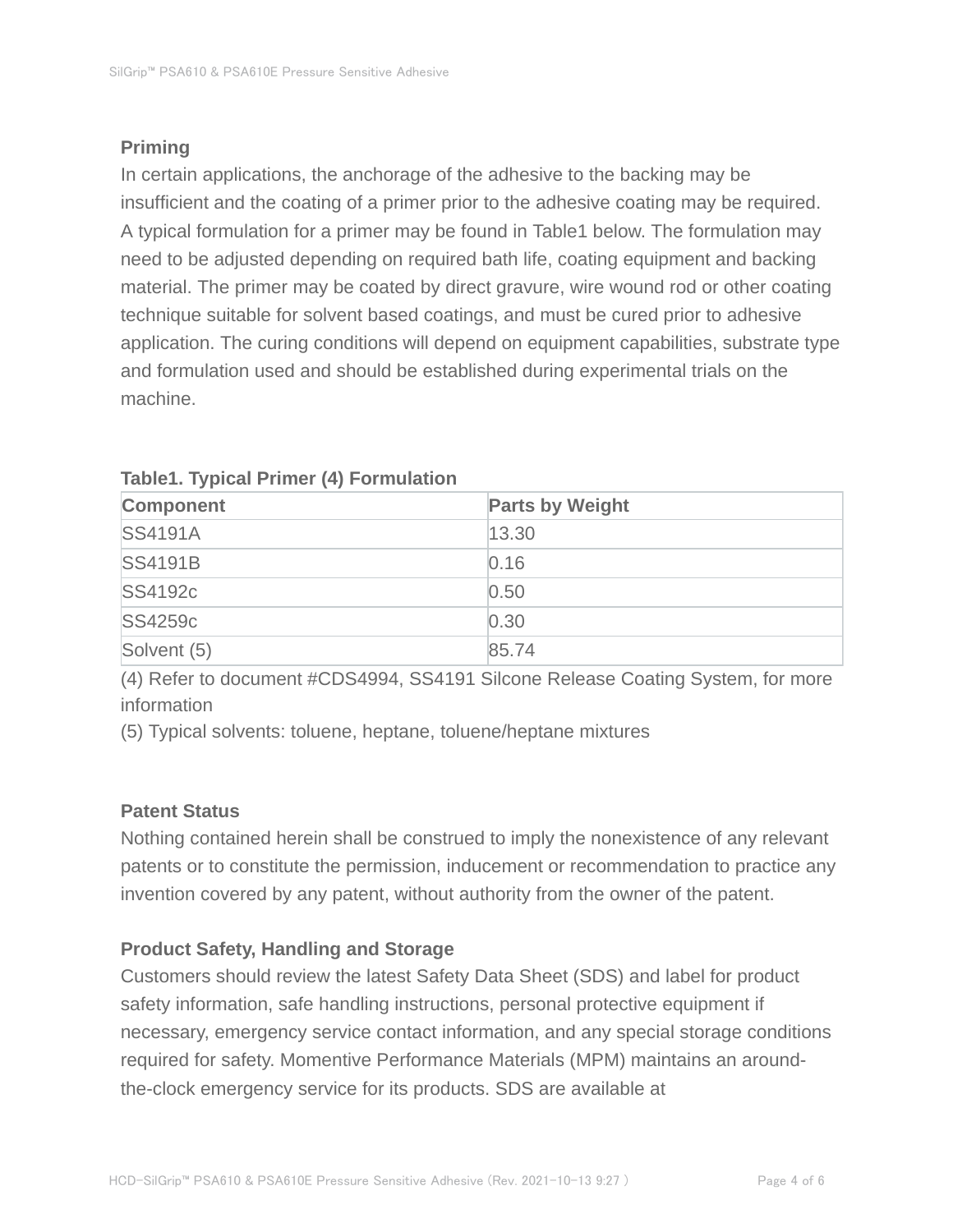www.momentive.com or, upon request, from any MPM representative. For product storage and handling procedures to maintain the product quality within our stated specifications, please review Certificates of Analysis, which are available in the Order Center. Use of other materials in conjunction with MPM products (for example, primers) may require additional precautions. Please review and follow the safety information provided by the manufacturer of such other materials.

#### **Limitations**

Customers must evaluate Momentive Performance Materials products and make their own determination as to fitness of use in their particular applications.

# **Contact Information**

Email commercial.services@momentive.com

#### **Telephone**

| <b>Americas</b> | <b>Latin America</b> | <b>EMEAI- Europe, Middle</b><br>East, Africa & India | <b>ASIA PACIFIC</b> |
|-----------------|----------------------|------------------------------------------------------|---------------------|
| +1 800 295 2392 | <b>Brazil</b>        | <b>Europe</b>                                        | <b>China</b>        |
| Toll free*      | +55 11 4534 9650     | +390510924300                                        | 800 820 0202        |
| +704 805 6946   | <b>Direct Number</b> | Direct number                                        | Toll free           |
| Direct Number   |                      |                                                      | +86 21 3860 4892    |
|                 |                      |                                                      | Direct number       |
| *All American   | <b>Mexico</b>        | <b>India, Middle East &amp;</b>                      | Japan               |
| countries       | +52 55 2169 7670     | <b>Africa</b>                                        | +81 3 5544 3111     |
|                 | <b>Direct Number</b> | + 91 44 71212207                                     | Direct number       |
|                 |                      | Direct number*                                       |                     |
|                 |                      | *All Middle Eastern                                  | <b>Korea</b>        |
|                 |                      | countries, Africa, India,                            | +82 2 6201 4600     |

For literature and technical assistance, visit our website at: www.momentive.com

#### **DISCLAIMER:**